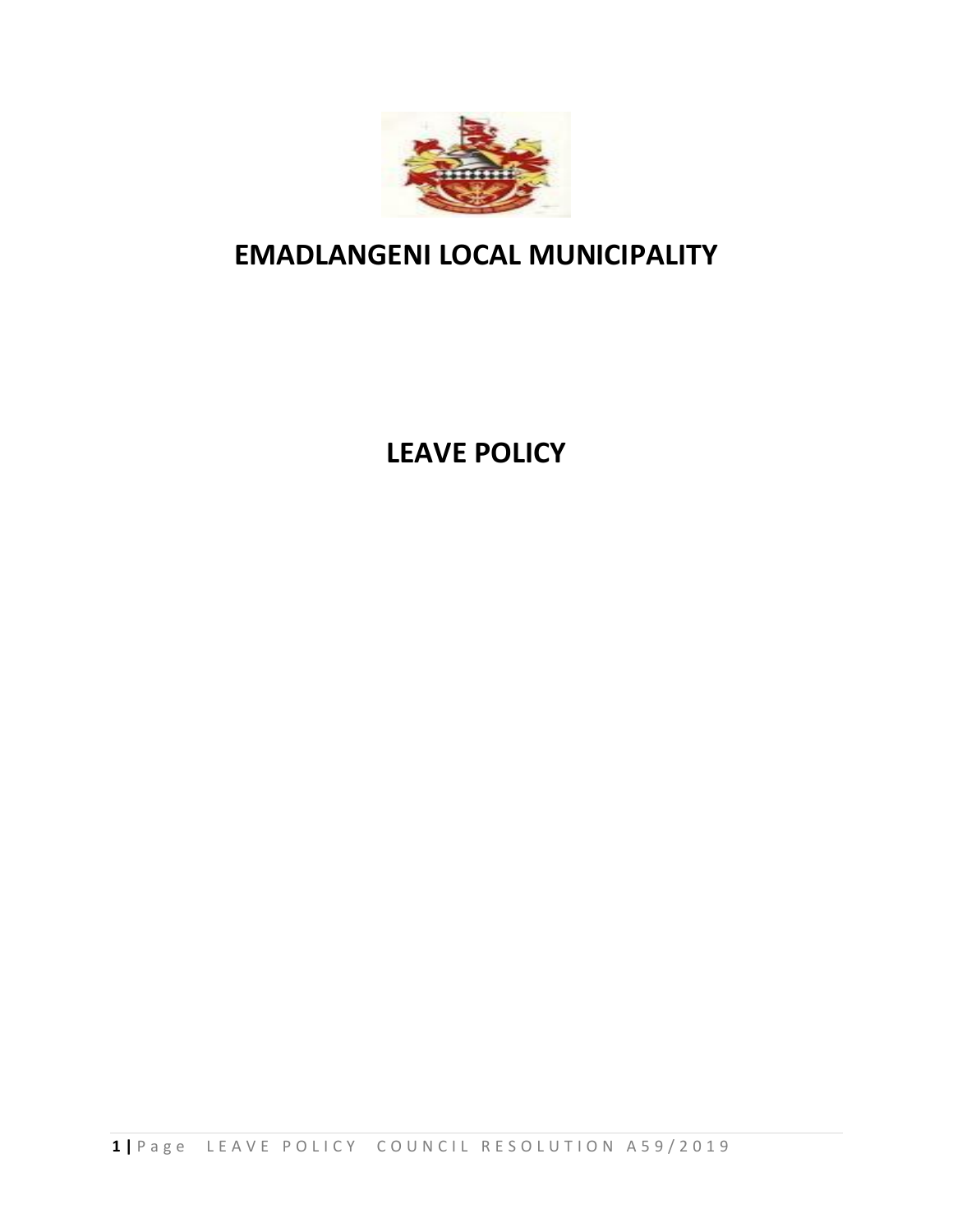#### **1. PURPOSE OF THE POLICY**

The purpose of this policy is to regulate the taking of leave by employees of the Emadlangeni Local Municipality, having regard to the relevant statutory provisions regarding leave and the relevant collective agreement insofar as it relates to leave.

This policy excludes employees who are appointed in terms Local Government Municipal Systems Act, section 54a and section 56 .

### **2. APPLICATION OF THE POLICY**

This policy applies to all employees of the Emadlangeni Local Municipality and to the following types of leave:

- Annual leave;
- Sick leave;
- Maternity leave;
- Family Responsibility leave;
- Study leave;
- Special leave; and
- Unpaid leave.

#### **3. LEGISLATIVE FRAMEWORK**

- Basic Conditions of Employment Act (Act no.75 of 1997)
- Labour Relations Act (Act no.66 of 1995) as amended
- Main Collective Agreement South African Local Government Bargain Council
- Conditions of Services Collective Agreement South African Local Government Bargain Council KZN Division
- Municipal Finance Management Act (Act no.56 of 2003)

### **4. INCORPORATION OF THE COLLECTIVE AGREEMENT**

- 4.1. The *"Main Collective Agreement*" hereafter referred to as "*the Collective Agreement"* relating to conditions of service, was entered into between the **South African Local Government Association** hereafter referred to as *"SALGA,"* the **Independent Municipal and Allied Trade Union** hereafter referred to as *"IMATU"* and the **South African Municipal Workers Union** hereafter referred to as *"SAMWU"*
- 4.2. The municipality is bound by the provisions of the Collective Agreement.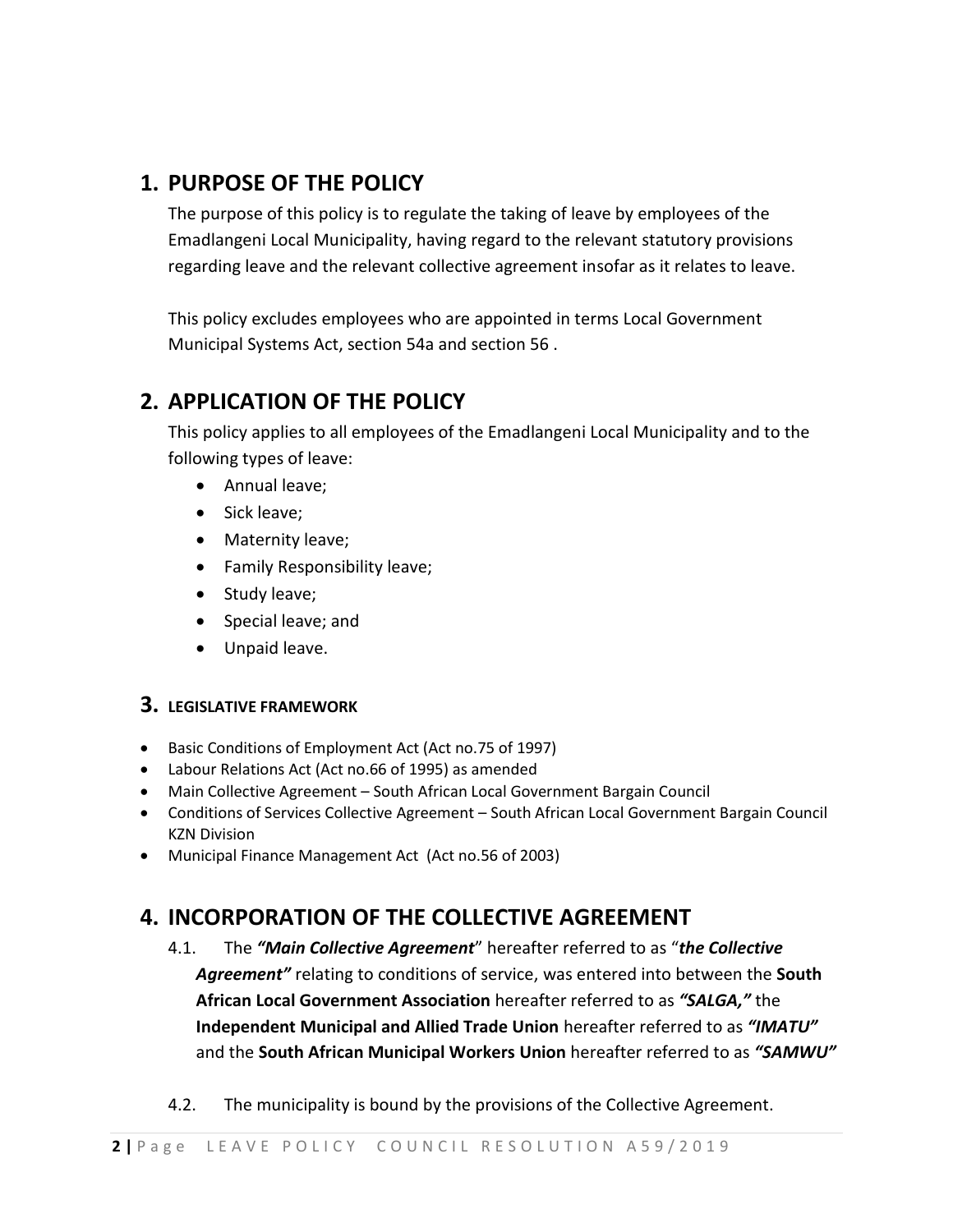- 4.3. The Collective Agreement regulates, inter alia, the granting of leave of the kind referred to in 2, above and this policy is intended to give effect to the provisions of the Collective Agreement insofar as it relates to leave.
- 4.4. If there is any conflict between the provisions of this policy and the provisions of the Collective Agreement insofar as they relate to leave, then the provisions of the Collective Agreement shall prevail.
- 4.5. If the Collective Agreement is superseded by another collective agreement dealing with leave which is binding upon the Municipality, or if any provision of the Collective Agreement relating to leave is amended, then this policy shall be amended to give effect to the relevant provisions of such other collective agreement or such amendment.

#### **5. ANNUAL LEAVE**

- 5.1. For the purposes of this section, *"leave cycle"* shall mean a period of 12 months immediately following an employee's commencement of employment with the municipality and each successive period of 12 months thereafter.
- 5.2. An employer must grant an employee at least:
	- 5.2.1. **Twenty four (**24) days for a **five** (5) **day** worker; and
	- 5.2.2. **Twenty seven** (27) days for a **six** (6) **day** worker.
- 5.3. An employee is required to take leave within each leave cycle as follows:
	- 5.3.1.1. **A five** (5) **day** worker shall take a minimum of **sixteen**(16) **days** leave; and
	- 5.3.1.2. **A six** (6) **day** worker shall take a minimum of **nineteen** (19) **days**  leave.
- 5.4. By agreement, one day of annual leave on full remuneration for every 17 days on which the employee worked or was entitled to be paid;

#### **Or**

- 5.5. By agreement, one hour of annual leave on full remuneration for every 17 hours on which the employee worked or was entitled to be paid.
- 5.6. An employee must take annual leave not later than six months after the end of annual leave cycle.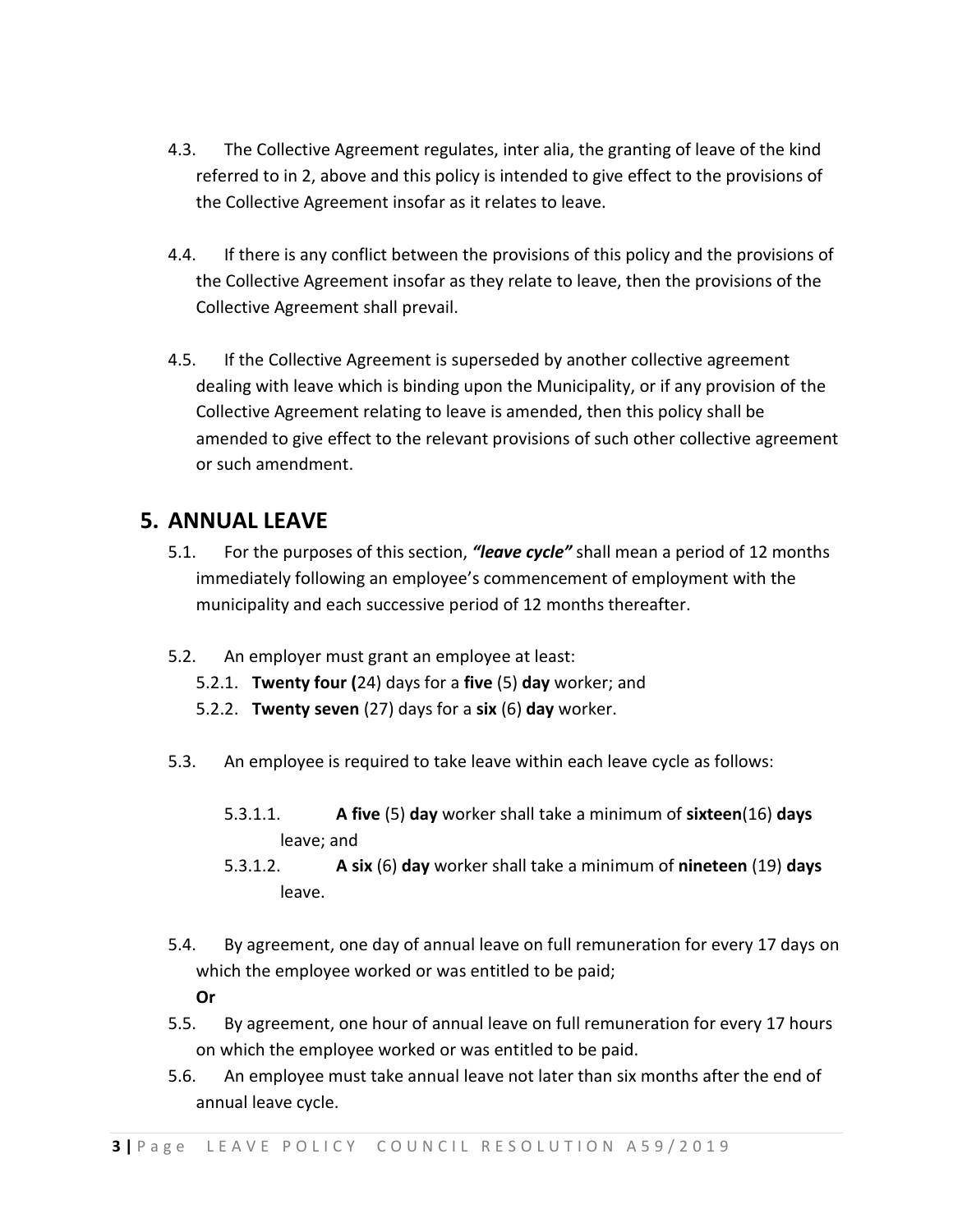5.7. Annual leave shall only be accumulated to a maximum of forthy eighty leave days .Any excess to 48 days shall be forfeited by the employee.

#### **6. FAMILY RESPONSIBILITY LEAVE**

- 6.1. This leave applies to an employee who has been in employment with the Municipality for longer than four months and there are entitled 5 days annually.
- 6.2. An employer must grant an employee during each annual leave cycle, at the request of the employee, five days paid leave, which the employee is entitled to take when;
	- a) The employee's child is born;
	- b) The employee's child is sick;
	- c) The employee's spouse or life partner is sick;
	- d) In the event of death of:
		- i. The employee's spouse or life partner; or
		- ii. The employee's parents, adoptive parent, grandparent, child, adoptive child, grandchild or sibling.

6.3 An employee must provide the reasonable evidence of Family Responsibility leave taken.

#### **7. MATERNITY LEAVE**

- 7.1. An employee, including an employee adopting a child under 3 months, is entitled to at least four consecutive months maternity leave of which three (3) months will be paid maternity leave with no limits to the number of confinements or adoptions. This leave provision shall apply to an employee whose child is still-born.
- 7.2. An employee may commence maternity leave at any time from four(4) weeks before the expected date of birth, unless otherwise agreed, or on a date from which a medical practitioner or a midwife certifies that it is necessary for the employee's health or that of the unborn child.
- 7.3. No employee may work for six (6) weeks after the birth of her child unless a medical practitioner or midwife certifies that she is fit to do so.
- 7.4. An employee who has a miscarriage during the third trimester of pregnancy, or bears a stillborn child, is entitled to maternity leave for six weeks after the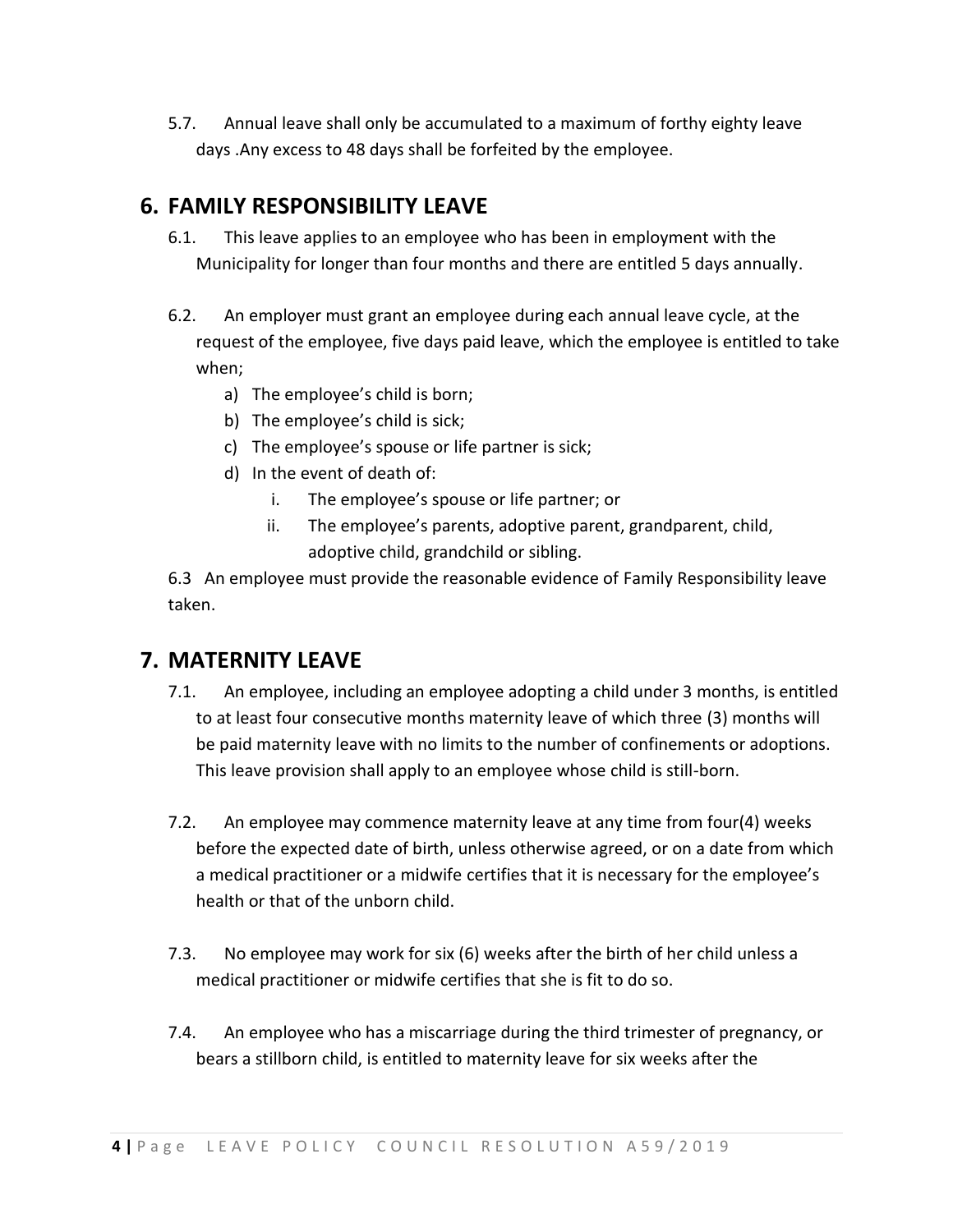miscarriage or stillbirth, whether or not the employee has commenced maternity leave at the time of the miscarriage or stillbirth.

- 7.5. To qualify for paid leave, an employee must have one year service with the employer.
- 7.6. In addition the employee will be required to work back the period of paid maternity leave actually taken.

#### **8. SICK LEAVE**

- 8.1. "*sick leave cycle*" means a period of 36 months employment with the same employer immediately following an employee's commencement of employment.
- 8.2. An employer shall grant an employee eighty (80) days sick leave in a three year cycle.
- 8.3. In respect of new appointments, an employee may not take more than 30 days sick leave in the first year of employment.
- 8.4. The employer shall require a medical certificate from a registered medical practitioner if more than two consecutive days are taken as sick leave.
- 8.5. The employer is further not required to pay an employee if any employee is absent on more than two occasions during eight-week period, and on request by the employer, does not produce a medical certificate stating that the employee was unable to work for the duration of the employee's absence on account of sickness or injury.
- 8.6. Should an employee exhaust his/her paid sick leave, then he/she will not be entitled to any further paid sick leave during the period concerned. The employer will take sick days as the unpaid leave.
- 8.7. An employee who needs to be absent from work for reasons of sickness or injury must either personally, or through another person notify the employer before 10:00am of the reasons for the absence and the expected duration of the absence.
- 8.8. It is the responsibility of the employee to inform the employer of sick leave.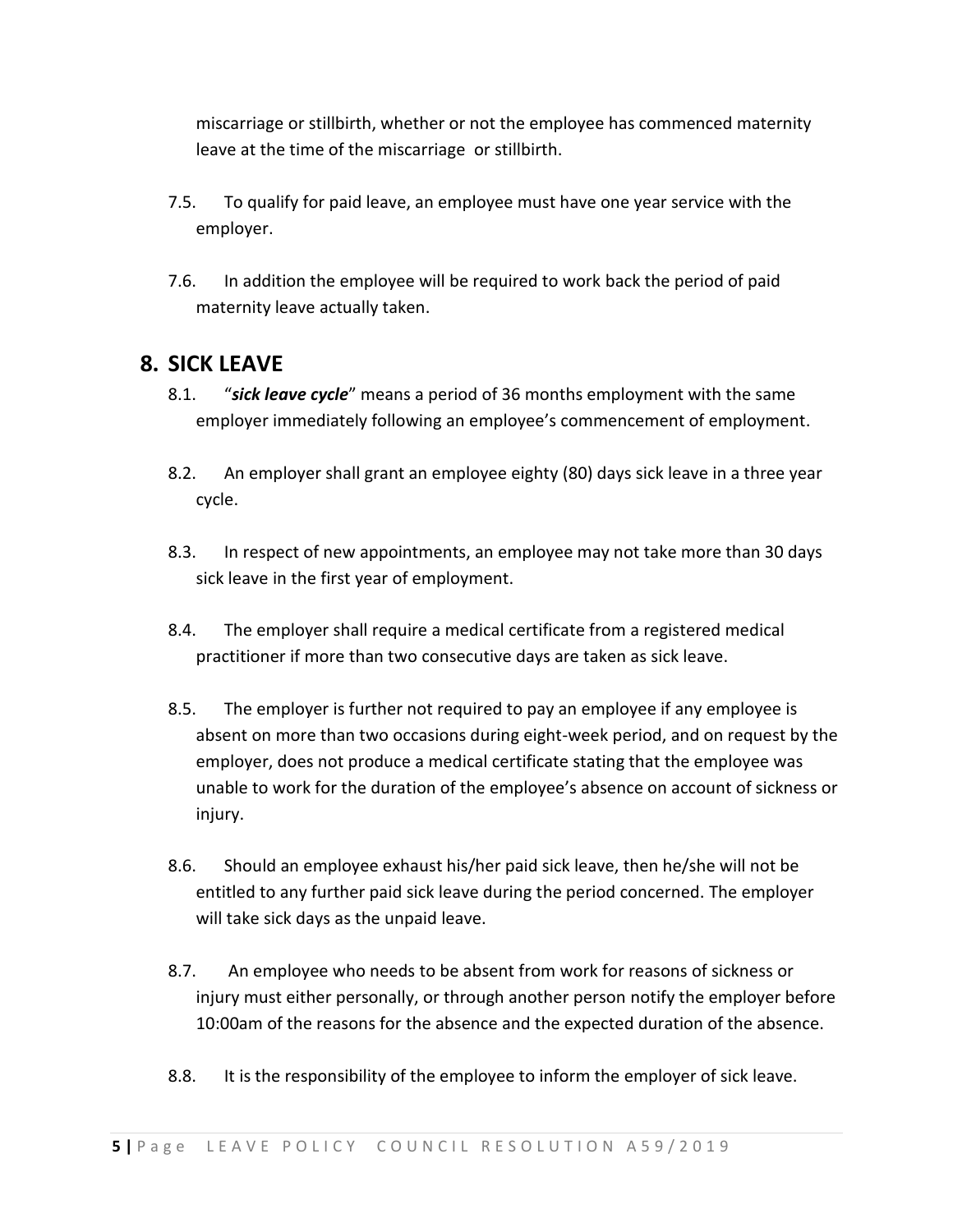#### **9. STUDY LEAVE**

- 8.1 The Emadlangeni Municipality recognizes the need and desirability for employees to improve their knowledge and skills.
- 8.2 Study leave must be planned and organized well in advance and in consultation with the relevant manager.
- 8.3 Employer shall grant the employee 2 days per examination and maximum of 10 days annually.
- 8.4 Employees may take one working day on the day which the actual examination is written or test undertaken.
- 8.5 The employee may take one working day's study leave to prepare for the examination.
- 8.6 In case of preparatory day falls on Friday or before the holiday, the employer will not grant the preparatory day.
- 8.7 An employee shall attached the time table with a letterhead of the tertiary
- 8.8 An employee who had exhausted a maximum days shall use the annual leave days or unpaid leave.
- 8.9 Study leave will not be granted to employees who have failed and who wish to repeat courses and/or examinations.

#### **10. SPECIAL LEAVE**

- 9.1 Application for special leave in case of court appearance or sport representation shall be considered and approved by Municipal Manager or Head of Department
- 9.2 The leave is limited to a maximum of 10 days per annum and cannot accumulate
- 9.3 The application for this leave must be accompanied by documentation that supports the application.

#### **11. UNPAID LEAVE**

- 11.1. Unless there are acceptable reasons given in applications for unpaid leave, such leave will not normally be granted.
- 11.2. Applications for unpaid leave must therefore be motivated fully and approved by the Head of the Department.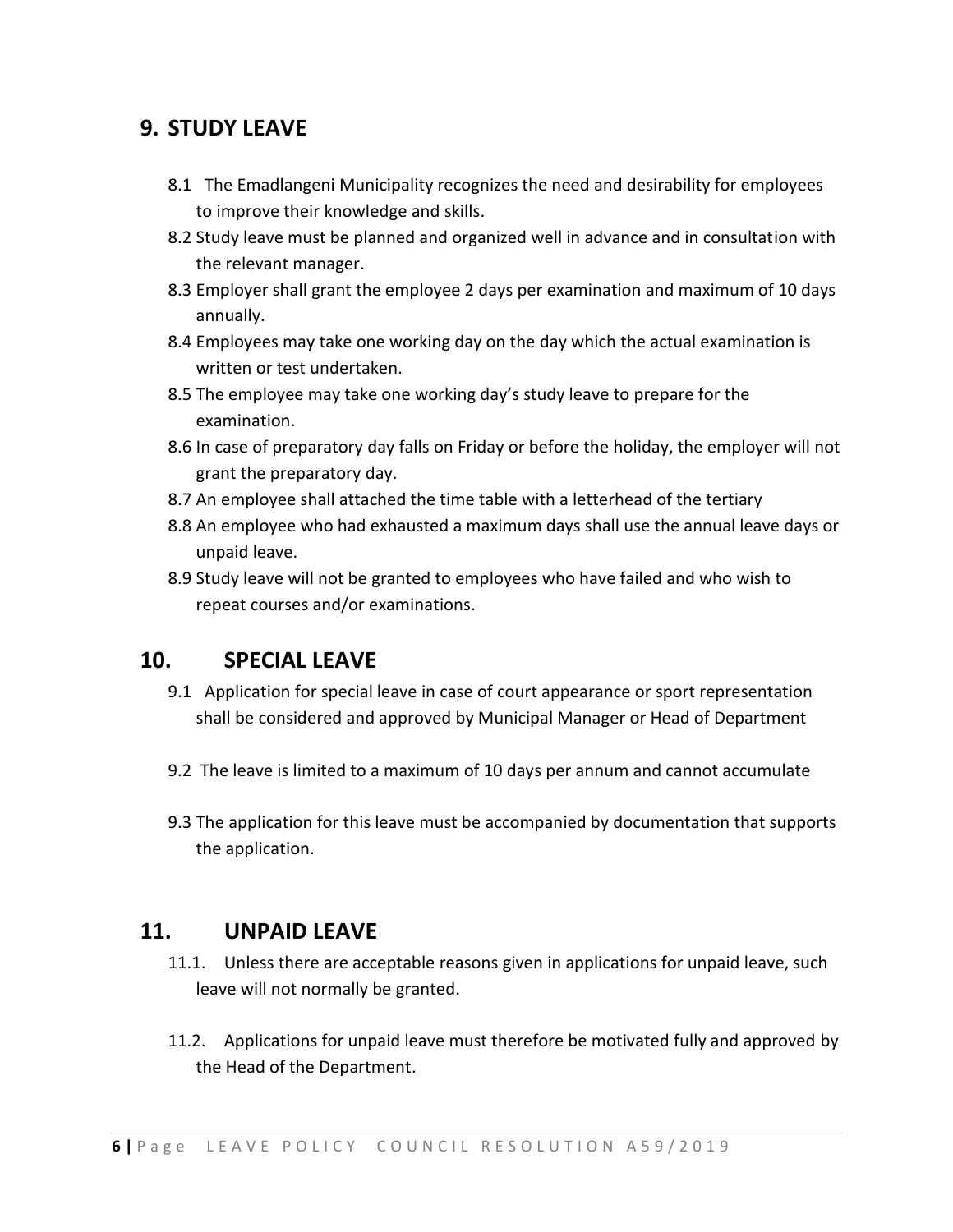- 11.3. Factors such as, but restricted to, the duration, timing and reason for the unpaid leave requested, will determine whether or not the application can be approved.
- 11.4. Unpaid leave will be used as a penalty in cases of no work no pay.

### **12. PROCEDURES**

- 11.1 The Head of Departments are responsible to monitor the leave books and leave days taken against the attendance register.
- 11.2 An employee who wish to take leave days must collect the leave book at the office of Head Department and check with the Human Resource Office the available leave days then ensure that the Head of Department approve application for leave .
- 11.3 An employee shall not take a leave without the approval signature from the Head of Department. Thus shall be converted to unpaid leave if not signed.
- 11.4 Application for leave shall be signed by all signatories, in case where employee supervised by Head of Department. The Head of Department shall sign as the Supervisor as well as the Head of Department.
- 11.5 The Sick Leave and Family responsibility leave are the only leave types that can be filled at later stage.
- 11.6 Supervisor must indicate in writing when agreed with the employee to return to work while on leave .In order to credit and update leave days .
- 11.7 If an employee falls ill during any period of annual leave, and produces a valid medical certificate to prove the period of illness, then that period of illness must be converted to sick leave and the employee's annual leave entitlement must be credited with the number of days covered by the medical certificate
- 11.8 Each application must be made for each category of leave on the prescribed leave application form.
- 11.9 The employee must only write on the column that indicate the period (From :To) and the date must be written in fully.
- 11.10 Human Resource Office shall write the number of leave days available , number of leave days taken and number of leave days left.
- 11.11 The Human Resource Office shall alteast capture the leave taken days within 2 weeks .
- 11.12 Absence without leave will be viewed as a serious breach of the rules and regulations of the Municipality.